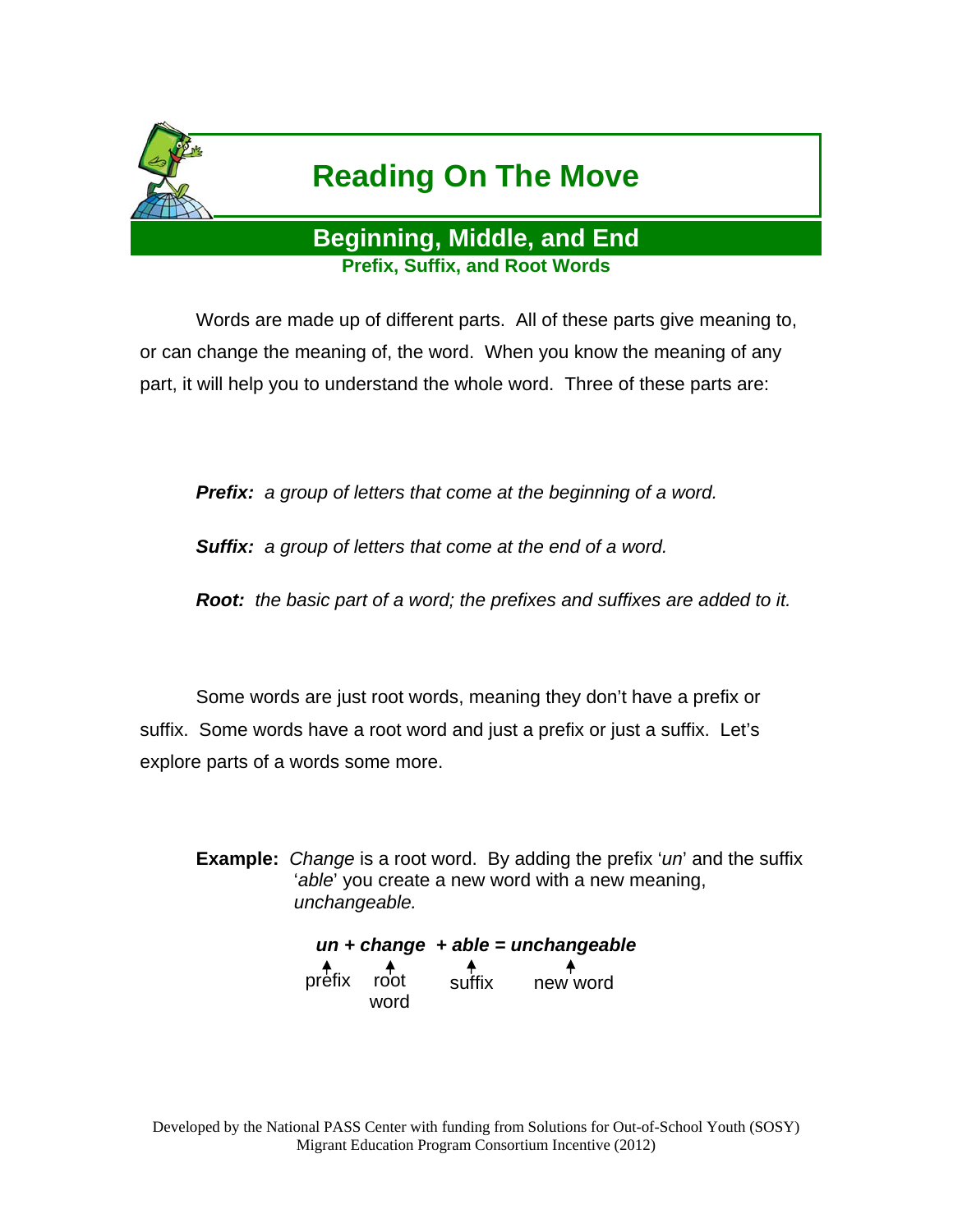So, what does this new word mean? The prefix and suffix bring a new meaning to the root word. So, we need to figure out the meaning of the prefix and suffix to find the meaning of the new word.

The **prefix '***un***'** means '*not*' The **root word '***change***'** means '*to alter*' or '*to make different*' The **suffix '***able***'** means '*can do*'

So, *unchangeable* means '*not able to be altered or made different*'

 Let's explore prefixes some more. The chart on the next page shows some common prefixes and their meaning.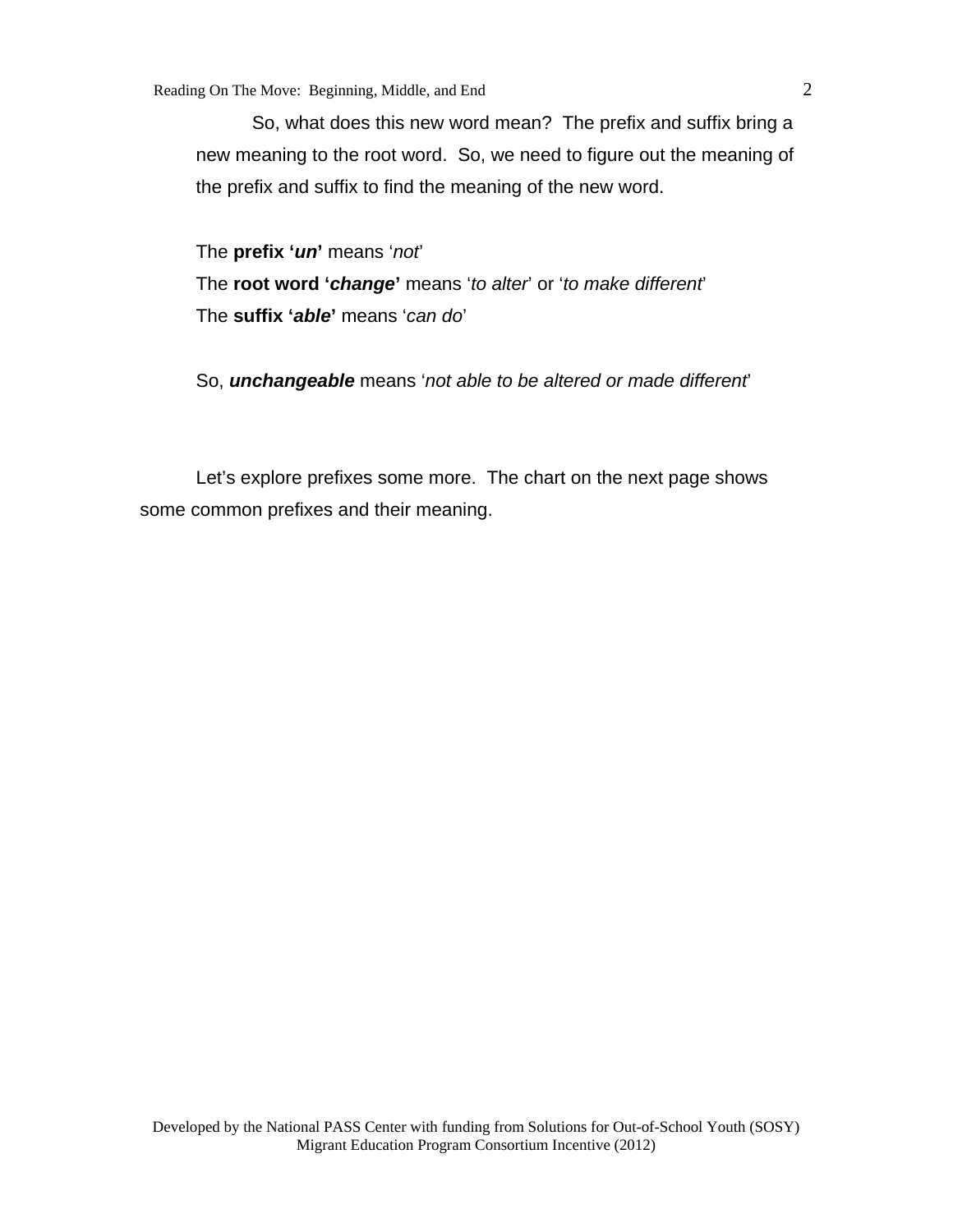| <b>Prefix</b> | <b>Meaning</b> | <b>Example</b> | <b>Meaning of Example</b>       |  |
|---------------|----------------|----------------|---------------------------------|--|
| $an-$         | without        | anarchy        | without government              |  |
| anti-         | against        | antibacterial  | against bacteria                |  |
| bene-         | well, good     | benefit        | a good thing for someone        |  |
| bi-           | two            | bicycle        | vehicle with two wheels         |  |
| bio-          | life           | biology        | the study of living things      |  |
| $co-$         | with, together | cooperate      | work together                   |  |
| dis-          | not            | disrespect     | not respect                     |  |
| $ex-$         | out            | exit           | the way to go out               |  |
| geo-          | earth          | geology        | the study of the earth          |  |
| hyper-        | over           | hypertension   | being overly tense              |  |
| $im-$         | not            | impossible     | not possible                    |  |
| in-           | not            | incomplete     | not complete                    |  |
| inter-        | between        | interstate     | between states                  |  |
| micro-        | small          | microbiology   | the study of tiny living things |  |
| $mid-$        | middle         | midway         | middle of the way, half way     |  |
| $mono-$       | one            | monorail       | a train that runs on one track  |  |
| post-         | after          | post-test      | a test taken after the unit     |  |
| $pre-$        | before         | pre-test       | a test taken before the unit    |  |
| $re-$         | do again       | repeat         | to do something again           |  |
| trans-        | across         | transatlantic  | across the Atlantic Ocean       |  |
| un–           | not            | unhappy        | not happy                       |  |

Developed by the National PASS Center with funding from Solutions for Out-of-School Youth (SOSY) Migrant Education Program Consortium Incentive (2012)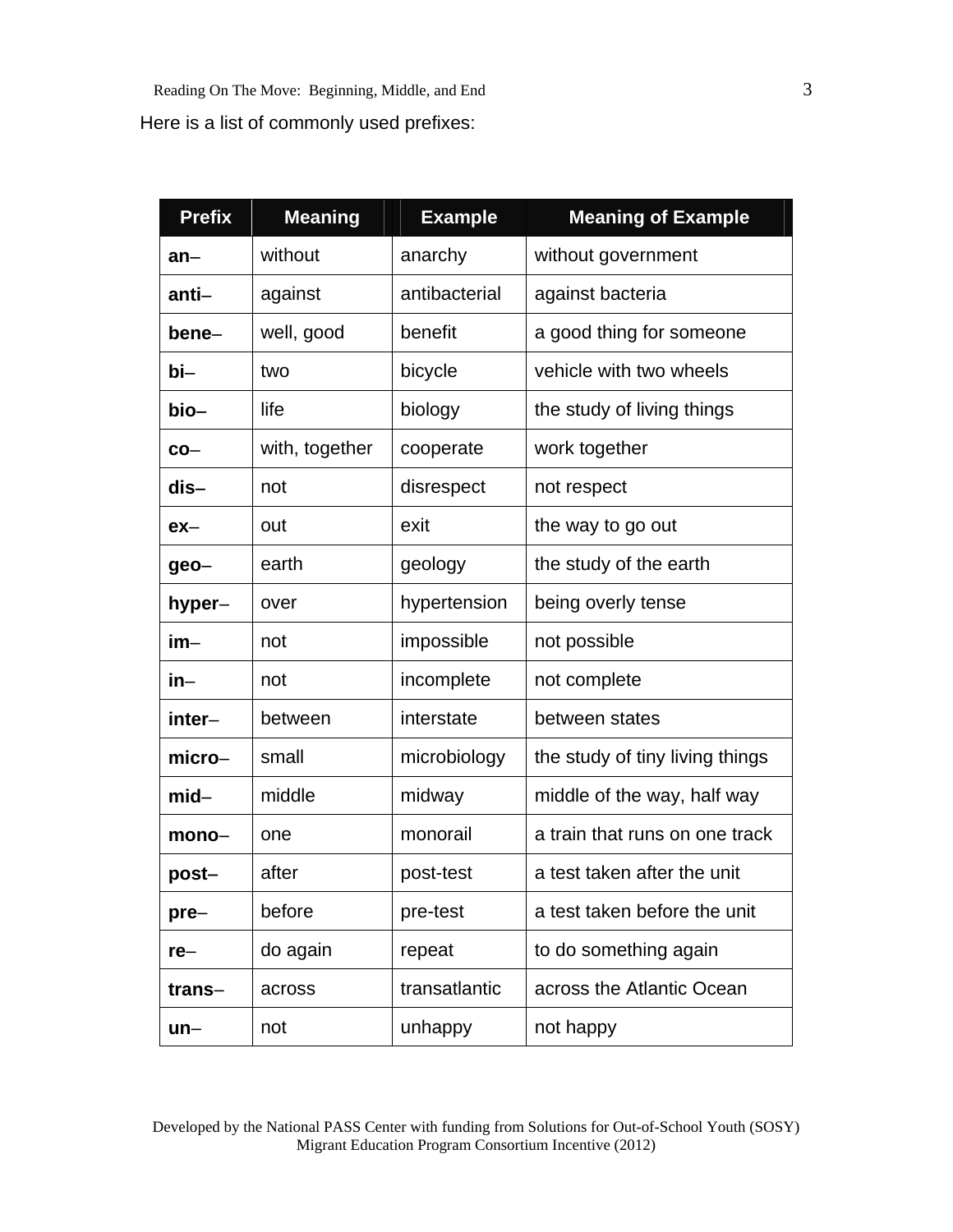Use what you know about prefixes to match each word with the correct definition. You may use the chart on page 3 or a dictionary if you have any trouble. The first one is done for you.

- $f_1$ 
	-
- 
- **\_\_\_\_ 4.** biohazard **d.** send out
- -
- **\_\_\_\_ 7.** geothermal **g.** over active
- **\_\_\_\_ 8.** hyperactive **h.** not sure of
- -
- **\_\_\_\_ 11.** monochromatic **k.** against freezing
- 
- **\_\_\_\_ 13.** preview **m.** not agree
- 
- 
- 
- 
- **\_\_\_\_ 18.** disagree **r.** one color
- **\_\_\_\_ 19.** uncertain **s.** not correct
- **20.** antifreeze **t.** every two years
- **anemia a.** something that can hurt life
- **2. benefactor b.** wait until after to do something
- **\_\_\_\_ 3.** biannual **c.** between countries
	-
- **\_\_\_\_ 5.** coauthor **e.** a tiny living thing
- **\_\_\_\_ 6.** expel **f.** without enough red blood cells
	-
	-
- **\_\_\_\_ 9.** international **i.** a person who does a good thing for you
- **\_\_\_\_ 10.** recall **j.** look at something before
	-
- **\_\_\_\_ 12.** incorrect **l.** write with another person
	-
- **14. postpone n.** heat made by the earth
- **\_\_\_\_ 15.** transport **o.** bring across, from one place to another
- **\_\_\_\_ 16.** midlife **p.** to remember, think of again
- **17.** microorganism **q.** middle of someone's life
	-
	-
	-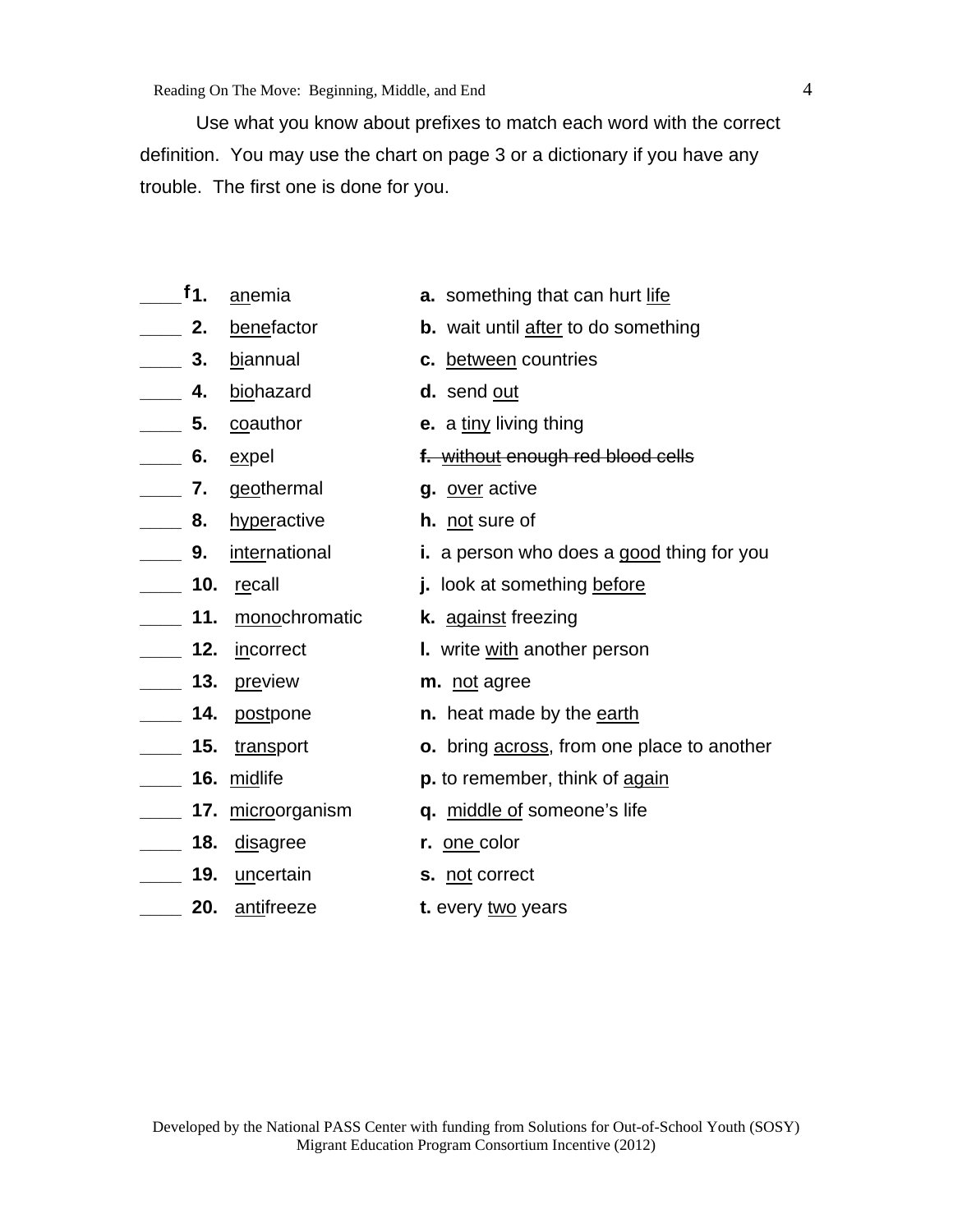Use the word bank to complete each sentence. The first one is done for you.

| <b>Word Bank</b> |                                                                                   |                         |                                    |              |
|------------------|-----------------------------------------------------------------------------------|-------------------------|------------------------------------|--------------|
| biweekly         | disabled                                                                          |                         | microphone monotone                | unclear      |
| costar           |                                                                                   | ex-girlfriend midflight | <b>Example 18 TO FEM THE STATE</b> | uninterested |
|                  |                                                                                   |                         |                                    |              |
|                  | 21. His handwriting was so messy, his teacher made him ______ rewrite             |                         |                                    |              |
|                  | his paper more neatly.                                                            |                         |                                    |              |
|                  |                                                                                   |                         |                                    |              |
|                  | please ask me questions after the presentation.                                   |                         |                                    |              |
|                  |                                                                                   |                         |                                    |              |
|                  | paycheck until next week.                                                         |                         |                                    |              |
|                  |                                                                                   |                         |                                    |              |
|                  | about the new guy at work.                                                        |                         |                                    |              |
|                  | <b>25.</b> The plane ran out of fuel _______________________.                     |                         |                                    |              |
|                  | <b>26.</b> The presenter spoke with a _______________________________voice.       |                         |                                    |              |
|                  | 27. Selma Hayek and Tom Hanks will _________________________ in a new             |                         |                                    |              |
| movie.           |                                                                                   |                         |                                    |              |
|                  | <b>28.</b> She is my ________________________. We broke up last year.             |                         |                                    |              |
|                  | 29. Please speak into the _____________________________ so the whole audience can |                         |                                    |              |
|                  | hear you.                                                                         |                         |                                    |              |
|                  | 30. The robber ________________________________ the security alarm.               |                         |                                    |              |

Developed by the National PASS Center with funding from Solutions for Out-of-School Youth (SOSY) Migrant Education Program Consortium Incentive (2012)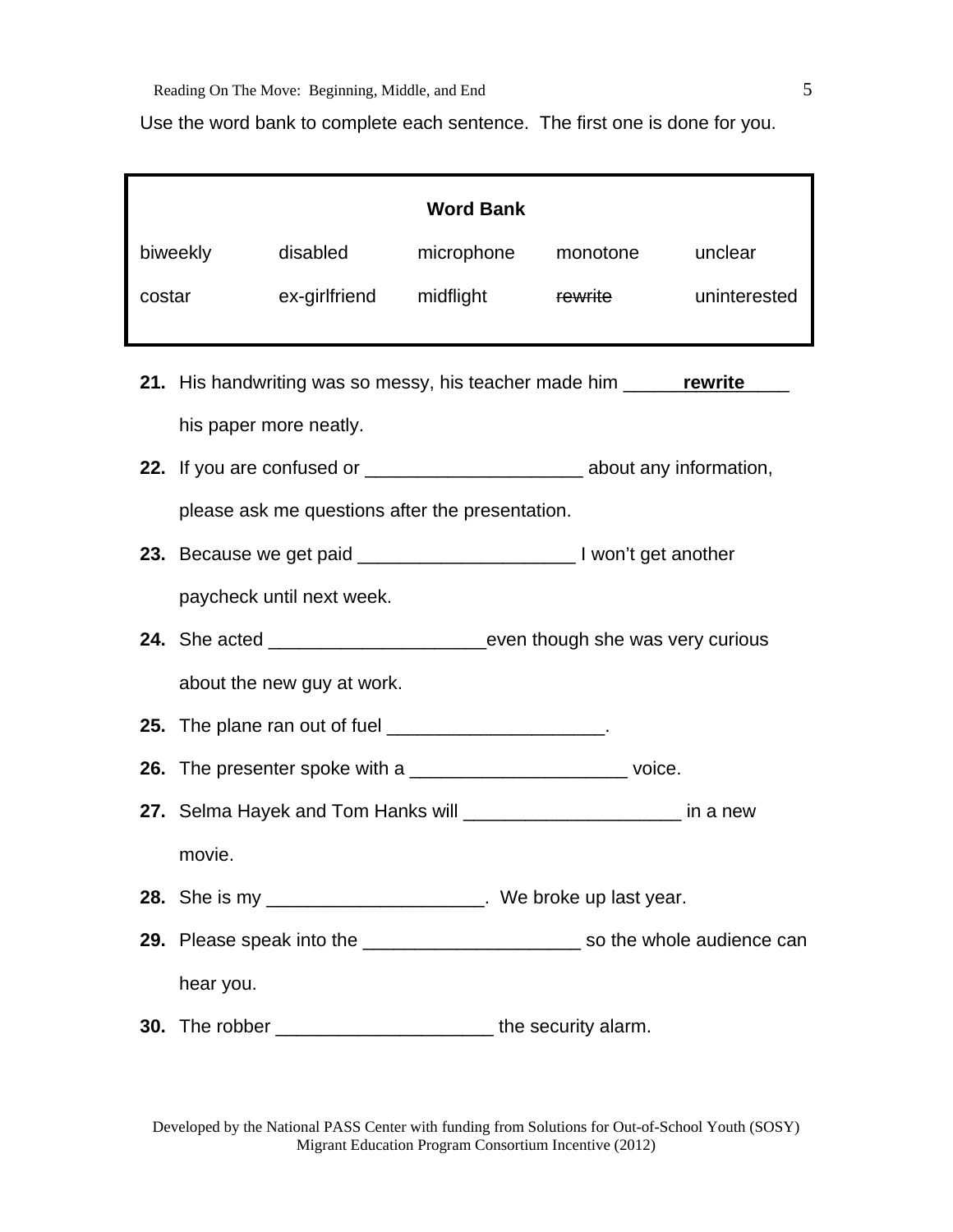Like prefixes, *suffixes* are letters that are added to a word to give it a different meaning. However, they are added at the *end* of the word.

| <b>Suffix</b>   | <b>Meaning</b>                                                            | <b>Example</b> | <b>Meaning of Example</b>              |
|-----------------|---------------------------------------------------------------------------|----------------|----------------------------------------|
| -able           | can do (something)                                                        | portable       | able to be carried                     |
| $-ible$         | can do (something)                                                        | edible         | able to be eaten                       |
| -ed             | has happened, past tense                                                  | walked         | the walk has already<br>happened       |
| $-er$           | a person who does an action                                               | teacher        | one who teaches                        |
| $-ful$          | full of                                                                   | hopeful        | full of hope                           |
| $-fy$           | to make                                                                   | magnify        | to make bigger                         |
| $-\mathsf{ing}$ | is happening, present tense                                               | talking        | there is talk<br>happening             |
| $-$ ist         | person who does an action or<br>believes in a certain idea of<br>religion | artist         | person who works<br>with art           |
| $-ize$          | to make                                                                   | victimize      | make someone a<br>victim; harm someone |
| $-less$         | not having                                                                | hopeless       | having no hope                         |
| $-ment$         | the action of                                                             | amendment      | the action of<br>changing              |
| $-ness$         | condition of                                                              | brightness     | how much light there<br>is             |
| -ology          | the study of                                                              | zoology        | study of animals                       |
| $-ous$          | full of, having                                                           | joyous         | having much joy                        |
| -tion           | action, process of                                                        | creation       | the act of making                      |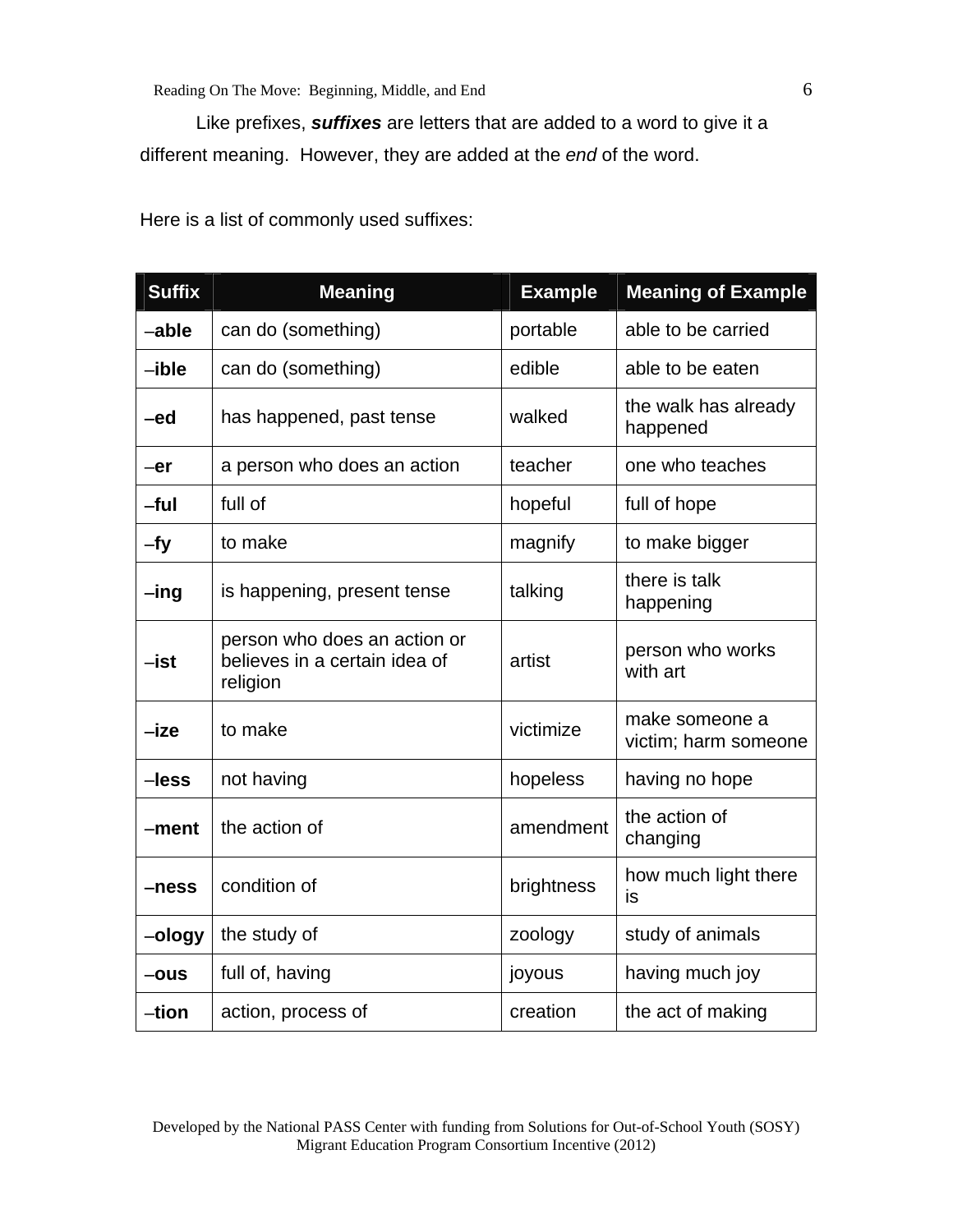Use what you know about suffixes to match the word with the correct definition. The first one is done for you.

- **a.** can be of comfort **32.** consideration **b.** the watching has already happened **23.** beautify **c.** the study of life **1. 1. 2015 34.** scientist **d.** the action of considering, or thinking about something **35.** legalize **e.** the action of advancing, or moving forward **36.** glorious **f.** there is singing happening **12. 12. In** advancement **g.** to make beautiful **\_\_\_\_ 38.** biology **h.** not having a home **\_\_\_\_ 39.** wonderful **i.** a person who studies science **40.** homeless **j.** a person who drives **\_\_\_\_ 41.** happiness **k.** able to be eaten **42.** driver **l.** having or deserving glory; magnificent **\_\_\_\_ 43.** watched **m.** to make legal, or permitted by law **\_\_\_\_ 44.** singing **n.** full of wonder; really great **k** 31. edible
- **45.** comfortable **o.** the condition of being happy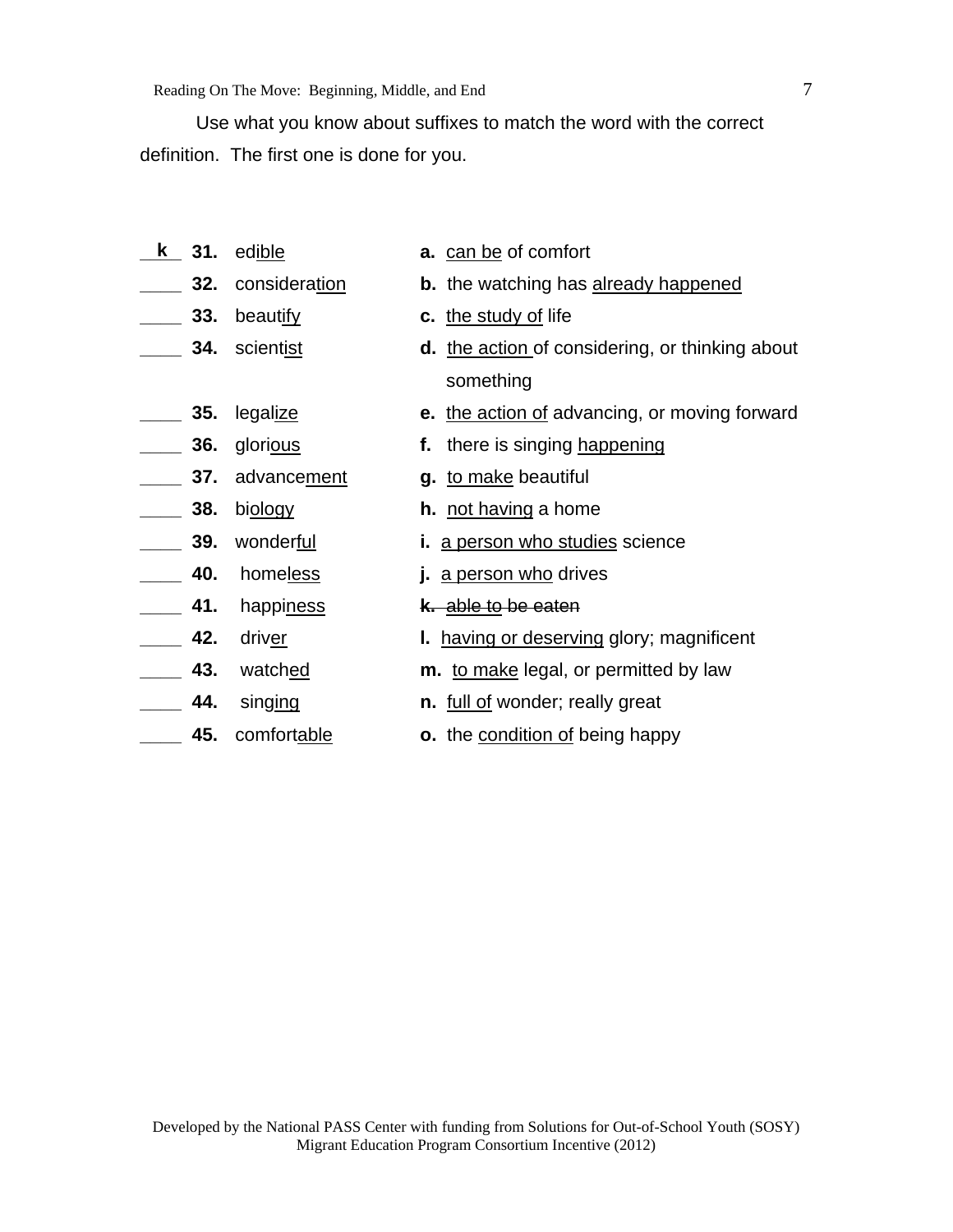Reading On The Move: Beginning, Middle, and End 8

*A root word* is the word, or part of the word, which gives the word its meaning. Some root words are real words on their own, such as '*friend.*' This word means something without a prefix or suffix.

**Example:** '*Friend*' is a word all by itself: *He is my friend.*

Adding a prefix or suffix to the word changes the meaning of the word, but the root of the word stays the same. Take a look:

*friendship* means '*the state of being friends*' *friendly* means '*of or like a friend; kindly*' *unfriendly* means '*unlike a friend; hostile*' *friendless* means '*without a friend*'

 Other root words need a prefix or suffix to be a full word. Let's take a look at an example of this:

- The **root '***aud***'** means '*to hear*'
- <sup>2</sup> *'aud'* is part of a word and cannot be used as a word on its own
- $\rightarrow$  Adding a suffix completes the word and gives it additional meaning, but does not change the root, '*to hear*'

*aud* + the suffix *ible* = *audible*, meaning '*able to be heard*' *aud* + the suffix *ology* = the '*study of hearing*'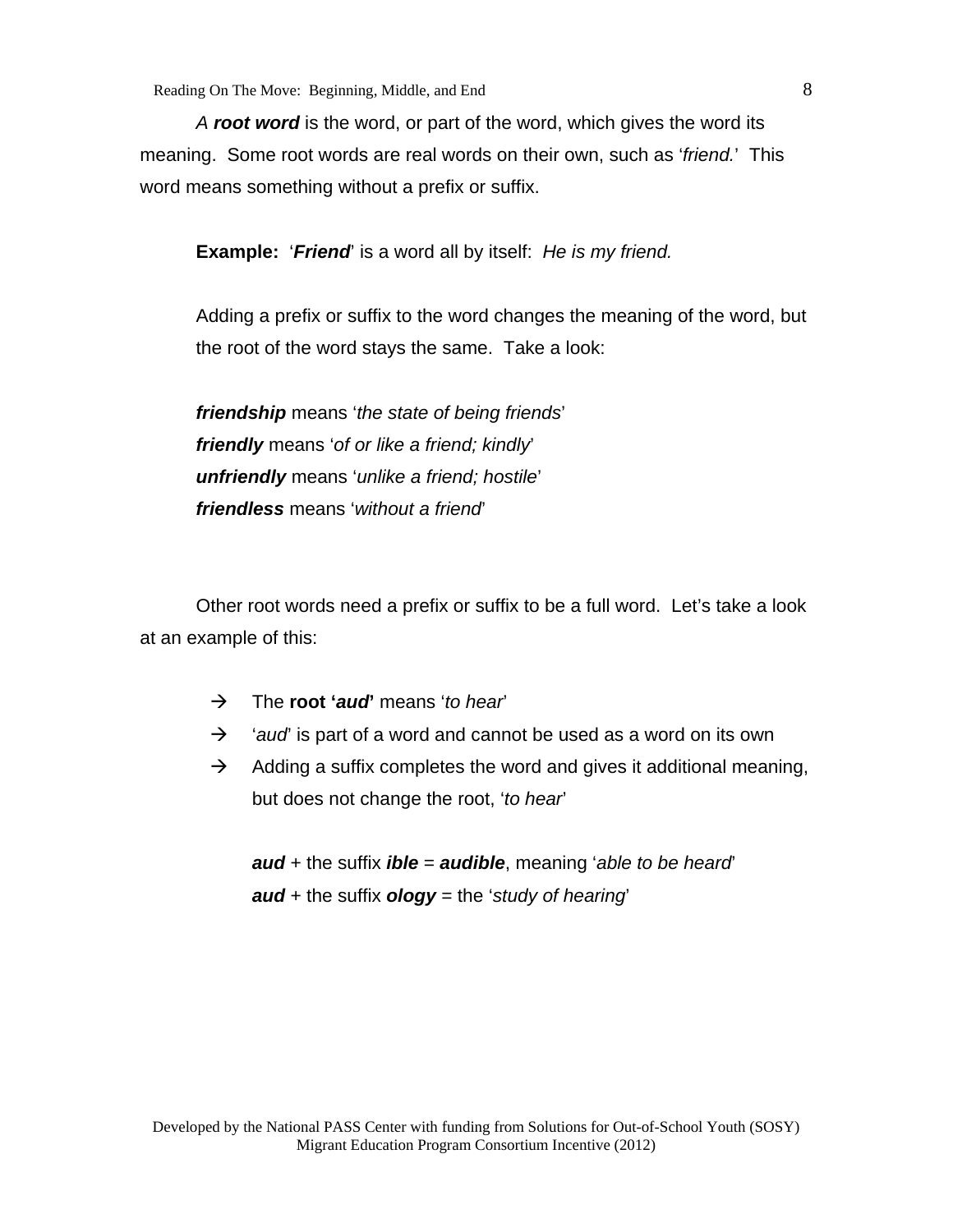Here is a list of root words that do not stand alone as full words.

| <b>Root</b><br><b>Word</b>           | <b>Meaning</b>       | <b>Example</b> | <b>Meaning of Word</b>                                            |  |
|--------------------------------------|----------------------|----------------|-------------------------------------------------------------------|--|
| agri–                                | field                | agriculture    | science of growing crops in a<br>field                            |  |
| $ann-$                               | year                 | annual         | once a year                                                       |  |
| antrop-                              | man/human            | philanthropy   | being generous to people                                          |  |
| $arch-$                              | government,<br>first | monarch        | king                                                              |  |
| aqua-                                | water                | aquatic        | having to do with water                                           |  |
| $aud -$                              | hear                 | auditorium     | a place for people to come<br>and hear a speech or<br>performance |  |
| auto–                                | self                 | autobiography  | the story of your life, written<br>by you                         |  |
| cent-                                | one hundred          | centipede      | an insect with 100 legs                                           |  |
| chrono-                              | time                 | chronology     | a list of events in time                                          |  |
| civi–                                | citizen              | civilian       | a person who is not in the<br>military                            |  |
| cord-                                | heart                | accord         | agree (from the heart)                                            |  |
| demos-                               | people               | epidemic       | a disease that affects many<br>people at the same time            |  |
| $fac$ -, fic-<br>$fect-$ ,<br>$fec-$ | to make or do        | fiction        | a made-up story                                                   |  |
| graph–,<br>$gram-$                   | writing              | graphic        | something that is written                                         |  |
| labor-                               | to work              | laboratory     | a place where scientists work                                     |  |
| man–                                 | hand                 | manual         | done by hand                                                      |  |
| $mar-$                               | sea                  | maritime       | having to do with the sea                                         |  |
| port-                                | carry                | portable       | able to be carried                                                |  |
| $terr-$                              | land                 | subterranean   | under the ground or land                                          |  |
| vita-                                | life                 | vital          | something important for life                                      |  |

Developed by the National PASS Center with funding from Solutions for Out-of-School Youth (SOSY) Migrant Education Program Consortium Incentive (2012)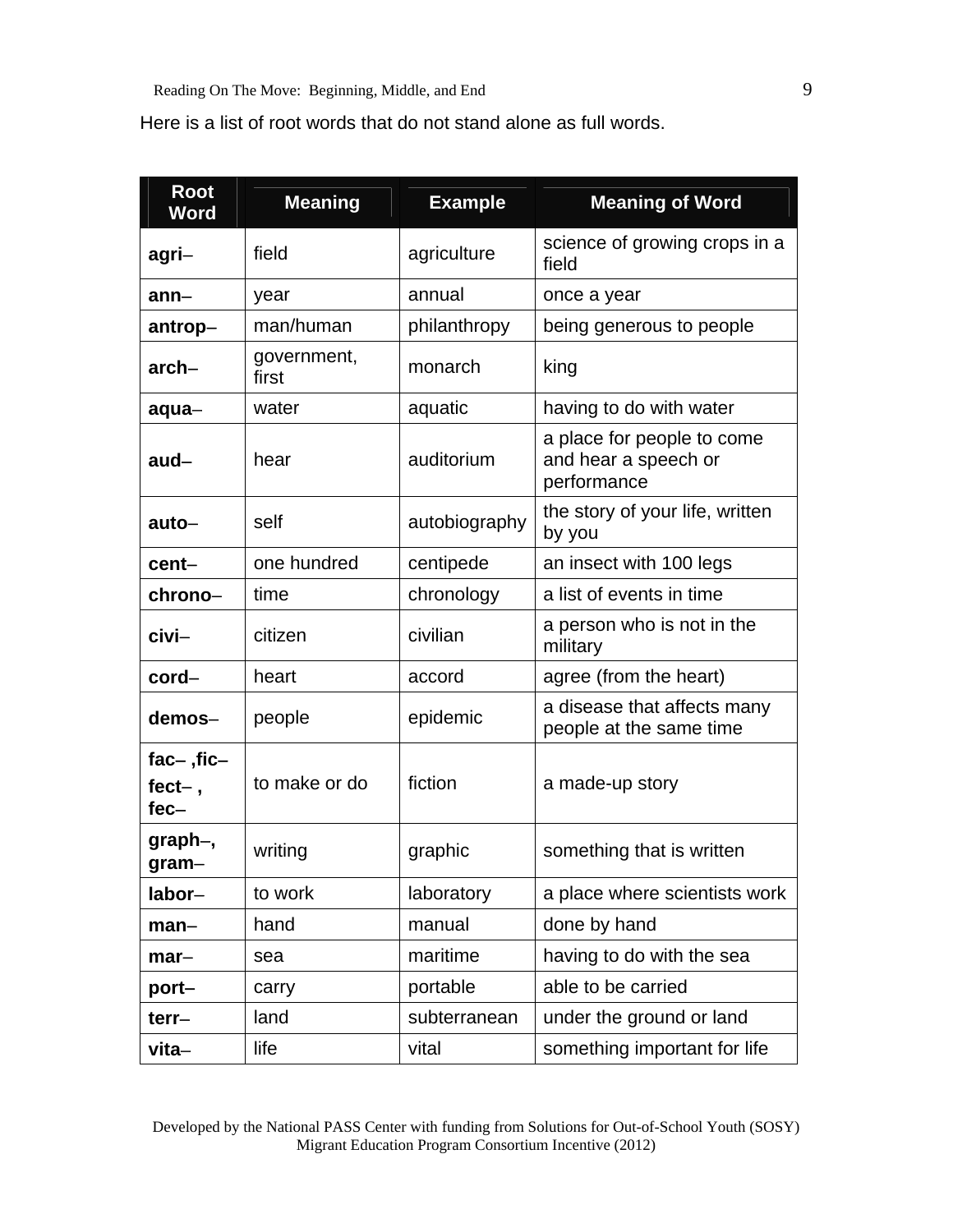Reading On The Move: Beginning, Middle, and End 10

Use what you know about root words to match the word with the correct definition. You may use the chart or a dictionary if needed. The first one is done for you.

|              | c 51. agrarian             | <b>a.</b> the study of early cultures, or the first |
|--------------|----------------------------|-----------------------------------------------------|
|              |                            | things in history                                   |
|              | 52. anniversary            | <b>b.</b> full of question                          |
|              | <b>120.</b> 53. employment | c. having to do with farming in the field           |
|              | _____ 54. anthropology     | d. of no use                                        |
|              | 55. archaeology            | e. a group of people who hear                       |
|              |                            | something                                           |
|              | ___ 56. aquarium           | f. something that happens every year,               |
|              |                            | on a certain date                                   |
|              | 57. useless                | g. full of belief                                   |
|              | 58. audience               | <b>h.</b> a record of the history of events in      |
|              |                            | time                                                |
| $\equiv$ 59. | automobile                 | i. the study of early humans                        |
| 60.          | beautiful                  | j. full of good looks                               |
| $\sim$ 61.   | century                    | k. a tank of water for fish                         |
| 62.          | chronicle                  | I. the culture of the citizens of a                 |
|              |                            | country                                             |
|              | 63. civilization           | m. having to do with work                           |
|              | 64. faithfully             | n. something you drive by yourself                  |
|              | 65. wonderful              | <b>o.</b> 100 years                                 |
|              |                            |                                                     |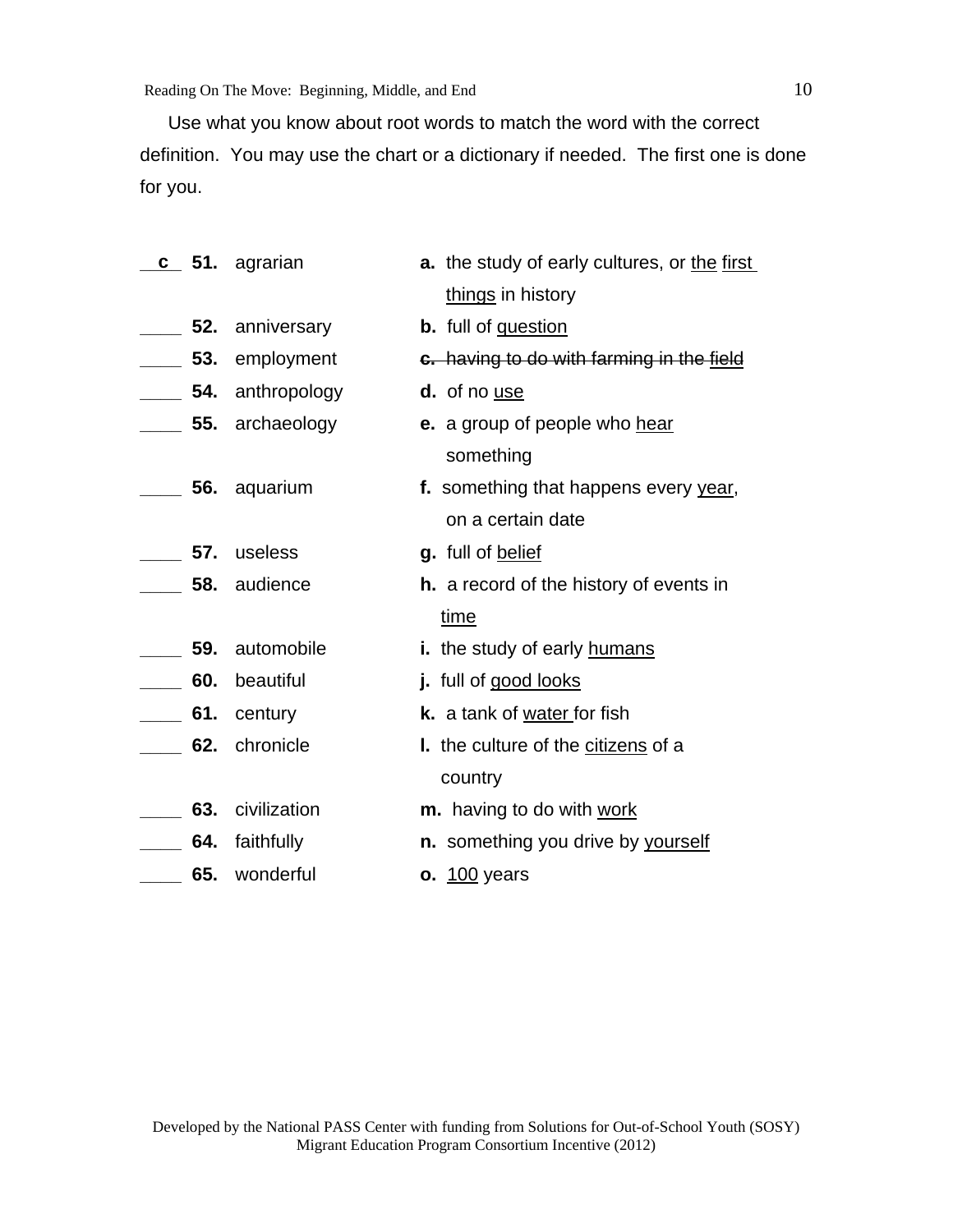Use the word bank and what you know about prefixes, suffixes, and root words to complete each sentence. The first one is done for you.

|           | <b>Word Bank</b>         |           |
|-----------|--------------------------|-----------|
| cardiac   | telegram                 | export    |
| democracy | collaborate              | territory |
| factory   | manufacture<br>submarine | vitamins  |

- **61.** China and Japan <u>export</u> export many goods to other countries.
- **62.** They \_\_\_\_\_\_\_\_\_\_\_\_\_\_\_\_\_\_\_\_\_\_ cars, clothes, shoes, and many other things in their factories.
- **63.** My father works in a \_\_\_\_\_\_\_\_\_\_\_\_\_\_\_\_\_\_\_\_\_\_\_\_\_\_\_\_\_\_\_\_that makes food for cows.
- **64.** Vegetables have important \_\_\_\_\_\_\_\_\_\_\_\_\_\_\_\_\_\_\_\_\_\_ and minerals that help keep you healthy.
- **65.** The government of the United States is a \_\_\_\_\_\_\_\_\_\_\_\_\_\_\_\_\_\_\_\_\_\_. Political power comes from the people.
- **66.** Many older people have \_\_\_\_\_\_\_\_\_\_\_\_\_\_\_\_\_\_\_\_\_\_ problems. They are at risk for a heart attack.
- **67.** Fifty years ago, before e-mail, a fast way to send a message was by

 $\mathcal{L}_\text{max}$  and  $\mathcal{L}_\text{max}$  and  $\mathcal{L}_\text{max}$  and  $\mathcal{L}_\text{max}$ 

- **68.** The Klondike Gold Rush occurred in the Yukon of Canada.
- **69.** When you \_\_\_\_\_\_\_\_\_\_\_\_\_\_\_\_\_\_\_\_\_\_ with others on a job, the work gets done faster.
- **70.** A \_\_\_\_\_\_\_\_\_\_\_\_\_\_\_\_\_\_\_\_\_\_ allows explorers to see parts of the ocean never seen by man.

## **Answer Key**

Developed by the National PASS Center with funding from Solutions for Out-of-School Youth (SOSY) Migrant Education Program Consortium Incentive (2012)